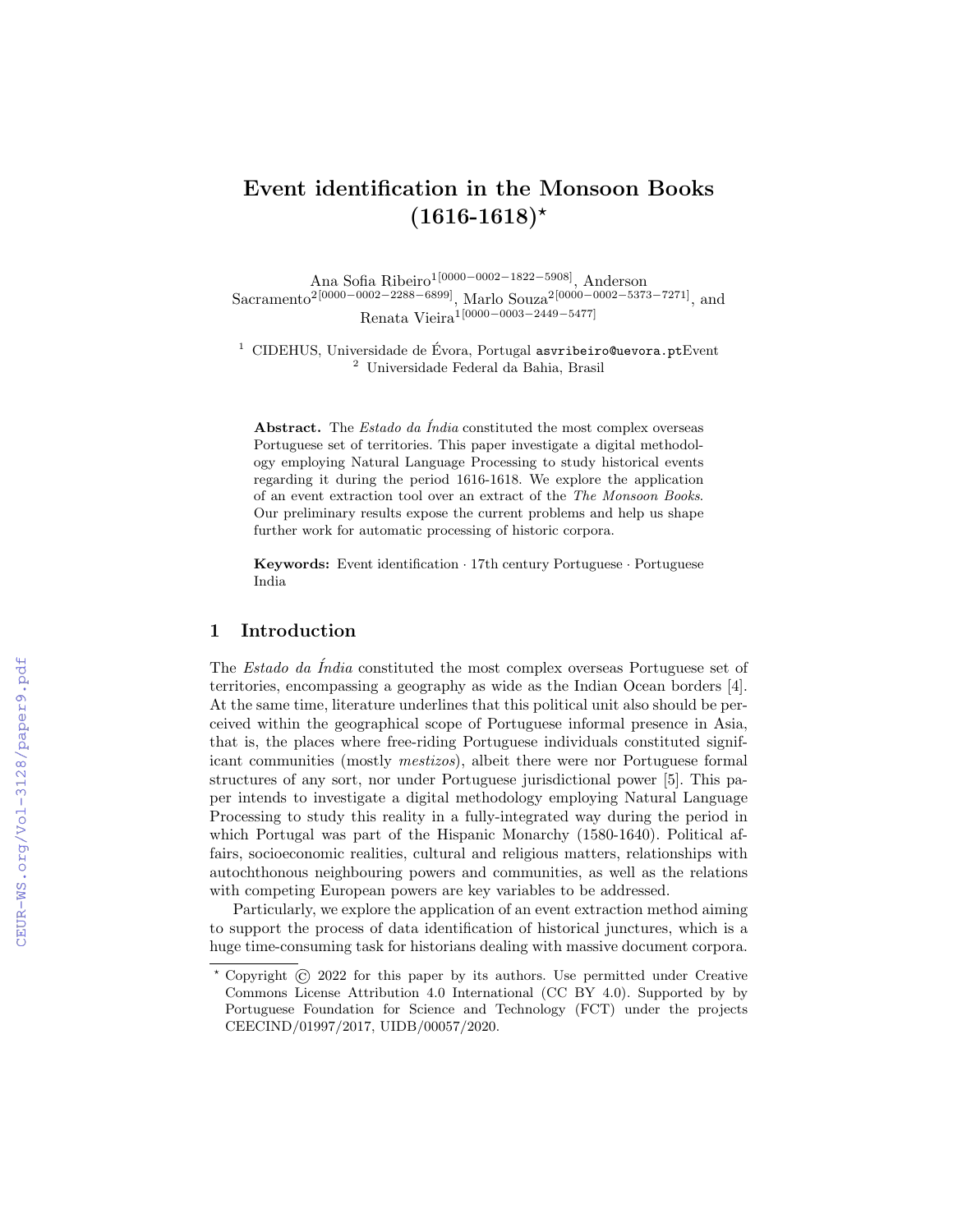2 Ana Sofia Ribeiro et al.

A process like this applied to the study of a colonial macro-region as the eastern Portuguese Empire identifies and categorize human actions and episodes which determine not only patterns of historical junctures in time and place, but also disruptive events that underline changing processes.

# 2 The Monsoon Books

The Documentos Remetidos da Índia or Livros das Monções (Monsoon books) collect letters exchanged between the monarchs and Portuguese government councils and India viceroys where all types of affairs concerning the so-called Portuguese *Estado da Índia* were discussed. They comprise a geographical scope from Eastern Africa to Japan. The use of this collection is paramount to understand the internal dynamics of the Portuguese Estado da Índia until the 19th century. In fact, they are considered the core documents produced by Portuguese authorities in Asia. The fact of being a type of documental corpora concerning all types of issues makes the Monsoon Books unique and a privileged lab for building a new analytic model and approach to understand internal dynamics of colonial empires macro-regions. The Monsoon Books are composed by the sets of documents located in both in the Portuguese National Archives, in Lisbon, and in the Historical Archives of Goa, in Panjin, India. Since this paper intends to test an automatic event extraction model in order to conceive an interpretative framework of European colonial presence in overseas macro-regions, we employ some of the already transcribed and published books referring to the years of 1616-1618 [3].

## 3 Event Identification and Classification

The goal of event identification and classification is to detect the event mentions of target event types in plain text. Given an input text, an event detection (ED) system should be able to identify whether the sentences contains events of interest by means of the identification of event trigger terms (event identification) and classify them into specific event types (event classification). For instance, in the following sentence:

"Meridian National Corp. said it sold 750,000 shares of its common stock to the McAlpine family interests, for \$1 million, or \$1.35 a share."

According to the TimeBankPT corpus [2], the words "said" and "sold" describe event occurrences (triggers) for two distinct event mentions, one of type Statement and the other of type Commerce Selling, respectively, if we consider the FrameNet [1] lexicon as a source of target event types. Most of the work done on ED in the literature has focused on contemporary variants of European languages [8] and, even for the contemporary variants, few studies have addressed event identification and classification for the Portuguese language. Notably, the work of Sacramento and Souza [6] describes a method and the only,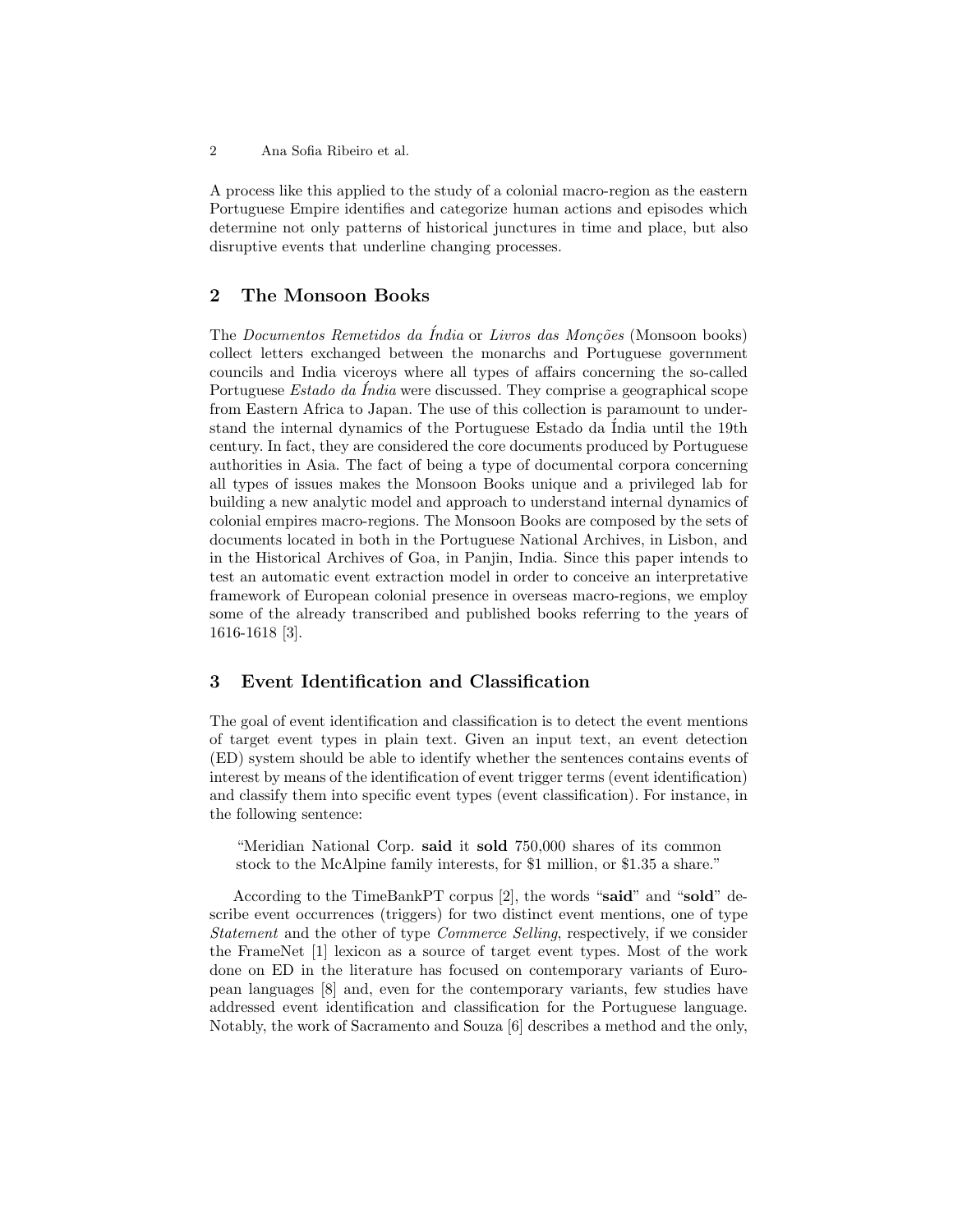to our knowledge, publicly available system for event extraction on Portuguese sentences. TEFE encodes ED as a sequence labelling problem and employs bidirectional recurrent neural networks to simultaneously predict event triggers and their types. It was trained on an enriched TimeBankPT corpus with events types from the FrameNet project, using deep neural networks and contextualized word embeddings from a Portuguese BERT model [7].

In this work, we employ TEFE to historical data, on the previously transcribed texts from the Monsoon Books, and evaluate its usefulness to the identification of historical junctures in historical corpora.

#### 4 Applying Event Identification to the Monsoon Letters

| Trigger<br>Event Type |                       | Source    |  |
|-----------------------|-----------------------|-----------|--|
| "saber"               | Awareness             | Example 1 |  |
| "entendido"           | Awareness             | Example 1 |  |
| "partiram"            | Departing             | Example 1 |  |
| "comaçaram"           | <b>Activity Start</b> | Example 1 |  |
| "fazer"               | Intentionally act     | Example 1 |  |
| "causa"               | Causation             | Example 1 |  |
| "receber"             | Receiving             | Example 1 |  |
| "saber"               | Awareness             | Example 2 |  |
| "tire"                | Removing              | Example 2 |  |
| "sabendo"             | Awareness             | Example 2 |  |
| ``ver"                | Perception experience | Example 3 |  |
| "cumprirá"            | Activity ongoing      | Example 4 |  |
| "fez"                 | Intentionally act     | Example 4 |  |
| "fez"                 | Causation             | Example 4 |  |

Table 1. Events identified by TEFE in Examples 1 - 5

Each volume of Monsoon books encompasses more than 300 printed pages of narrative text. In this sense, applying a computational tool of event extraction enhances historical research to rapidly extract text information for a large collection of data. One way of studying this source is by organizing the events it describes. Language technology may help the reader with hints, extraction and quantification of these events. The system described in the last section was developed with the purpose of finding and classifying mentions to events, as well as identifying the participants of the events. The system receives an input sentence such as "Eu el-rey faço saber aos que este alvará virem que tenho entendido que pelo mau comcerto que tiveram as naus que, o anno passado de seiscentos e quinze, partiram do porto de Goa para este reino[...]" and identify that "partiram" (departed) is an instance of a Departure event (described by the Departing Frame) and that "as naus" (the ships), "porto de Goa" (Goa's harbor) and "este reino" (this kingdom) are entities participating in such event, as depicted below: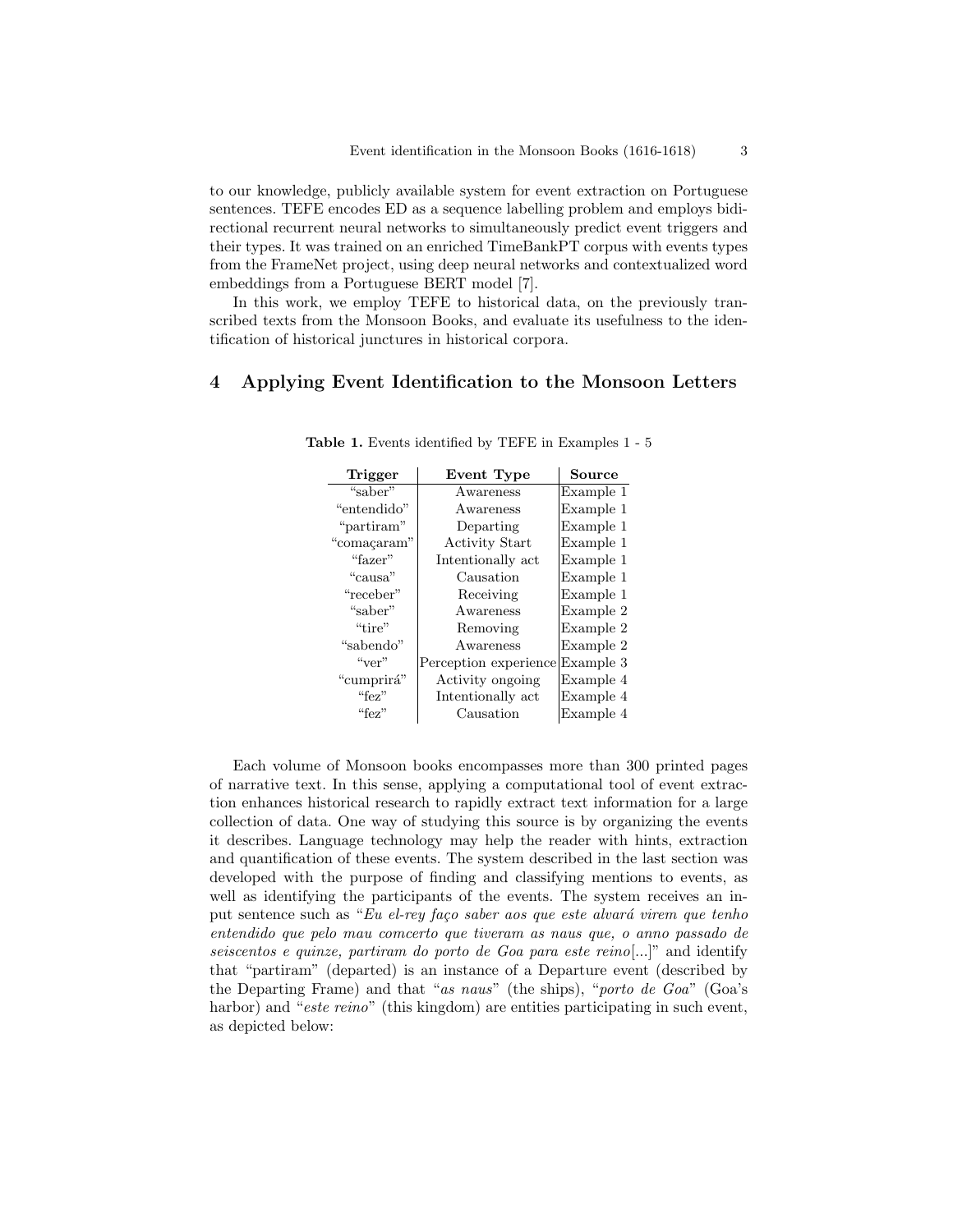4 Ana Sofia Ribeiro et al.

| $\underbrace{as\;naus}_{\sim}$ que $\left[\ldots\right]$ | partiram                 | do <i>porto de Goa</i> para este reino |      |
|----------------------------------------------------------|--------------------------|----------------------------------------|------|
|                                                          |                          |                                        |      |
| <i>Theme</i>                                             | <i>trigger:Departing</i> | Source                                 | Goal |

In this work we present an initial assessment of the application of this system in the source under study, to understand the needs for adapting the tool for language variants (from a different time span, in this case). Next we present some passages of the studied source, isolated in five examples, and what the system has produced as output, along with a discussion of the challenges to face.

**Example 1**: Eu el-rey faço saber aos que este alvará virem que tenho entendido que pelo mau comcerto que tiveram as naus que, o anno passado de seiscentos e quinze, partiram do porto de Goa para este reino, e por virem sobrecarregadas, em saindo dáquella barra começaram logo a fazer agoa, o que foi causa de se perderem as naus Capitania e Sam Boaventura, e a Sam Philippe vir mui arriscada, e por esse respeito re $ceber \ minha \ fazenda \ e \ meus \ vassalos \ not\'avel \ perda;$ 

The passage mentions a communication made about bad mantainance of ships and the consequent loss of value related to overweighted ships coming from Goa to Portugal which sunk. In this passage, as presented in Table 1, 7 events were identified, related to the communication brought about bad maintenance of the ships, the leave of these ships from Goa, the start of the problems caused by the bad maintenance, which caused the loss of values due to the problems encountered with 3 of the ships.

Example 2: e porque convem muito a meu serviço saber-se com a consideração necessaria de como se procedeo no concerto e carga das ditas naus, e se ouve culpa de alguem de partirem tarde, hei por bem e mando ao Desembargador Gonçalo Pinto da Fonseca tire devassa na conformidade d´este alvara, sabendo mui particularmente a causa que houve pera as ditas naus virem sobrecarregadas e tam mal concertadas, e partirem tarde, e como se procedeo no concerto e carga d´ellas como se refere;

In continuation from the previous passage, here there is a demand for the causes of the poor maintenance of the ships and how this was done, asking also for the identification or the responsible related to the delay of their departure, the causes for the overweight. The results of processing this passage on TEFE is depicted on Table 1. Two events identified were related to the requirement of information, and the third (removing) was in fact used as asking rather than removing, an error which might be explained due to verb ambiguity.

Example 3: e depois de tirada a dita devassa a mande serrada por vias nas primeiras naus que pera este reino partirem d´aquellas partes, dirigida ao Conselho de minha fazenda, pera se ver n´elle e prover no caso como mais convier a meu serviço;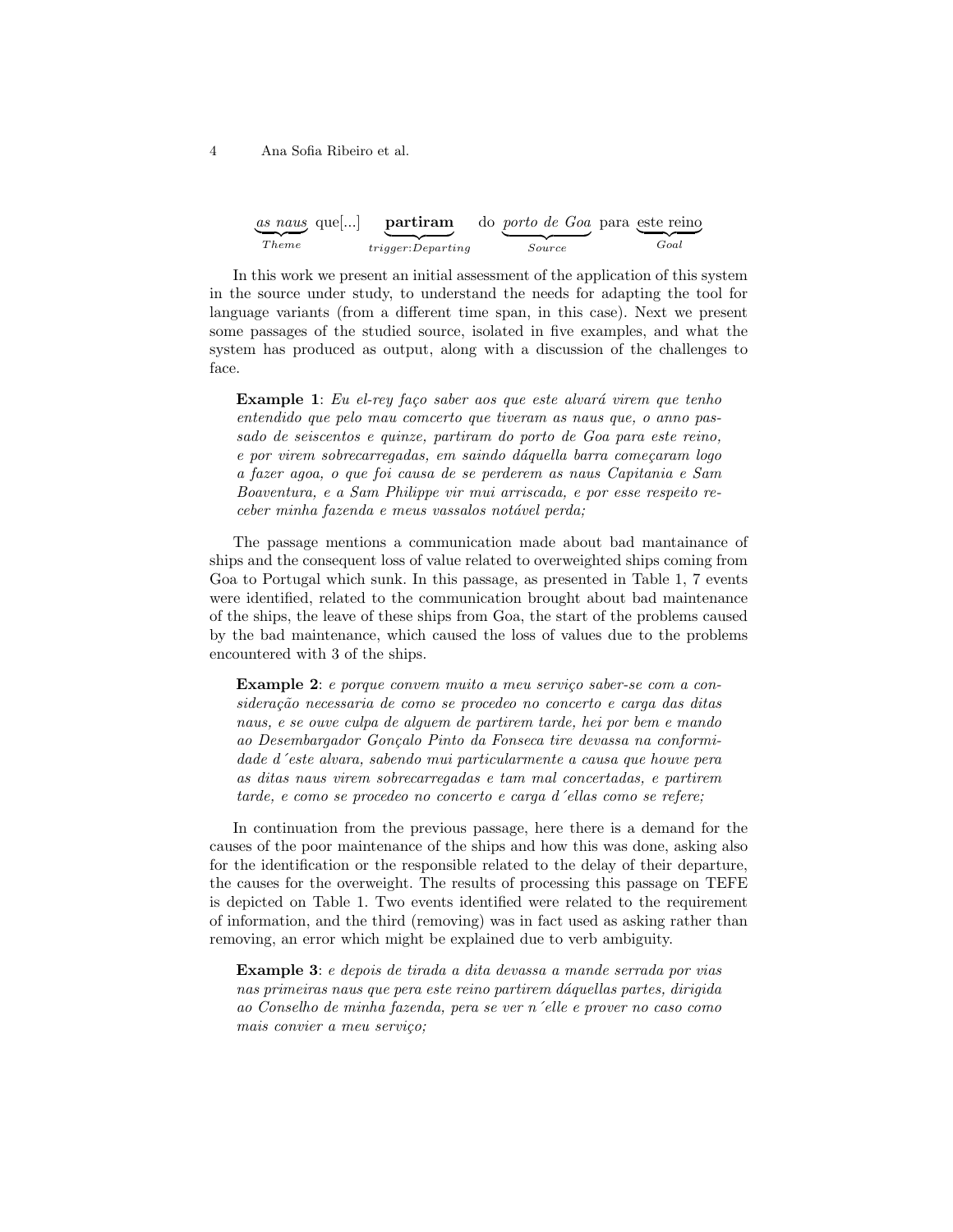At this point, instructions are given on how the answer to the enquiry should be sent. The event "ver" (to see), depicted in Table 1, is identified but in this case the present stage of development of this tool is not flexible enough and comprises misunderstood meanings of the text, common in a Portuguese text with 400 years old.

Example 4: o que cumprirá sem duvida alguma, por este que valerá como carta e não passará pela chancellaria, o qual vai por tres vias. Francisco de abreu o fez em Lisboa a xbij (desasete) de fevereiro de seiscentos e desaseis. Diogo Soares o fez escrever.

In this particular example, the tool enables us to automatically understand the material authorship of the particular letter, identifying an agent responsible for the act of writing the document in a certain space and time, as can be seen in Table 1. In this analysis, it is not relevant to make an analysis of word statistics, since the documental corpora was not entirely digitally intervened yet. By the results shown in Table 1 we immediately perceive how the diverse documents present in the analysed volume of Monsoon Books were used to report to the metropolis or to India about the remote events relevant to the Portuguese administration of Estado da India and the Cape Route in the beginning of the seventeenth century. The most common event type is awareness underlining the role of communication that these documents performed.

#### 5 Final remarks

This paper analyses the application of event identification, extraction and classification as a step for the study of historical sources. This initial study was required to know the current problems and help us shape further work. As such, we are now planning to annotate events in a portion of this historical source. Annotation will serve for adapting the tool for this specific temporal language variant and the required historic study needs, and also for more rigorous evaluation of the extraction provided by the tool. Regarding the language differences, we plan to study whether normalization could improve the extraction of events. The adapted version of the tool will be used for further studies about this historical source. These tools may serve as reader´s guidance for the observation of historical sources contents. The tool enhances a more efficient process of information extraction of huge series of historical texts. From the examples shown, and regarding the nature of this source, we may consider uses such as helping researchers to find all events related to ships, actions of the Crown, conflicts, etc. If associated with other NLP tools it would be possible to create a list of the names of the ships, perhaps finding information about the travels made by them. It also serves the purpose to observe the geographical location of a person in a certain time and space and the type of actions they perform as historical characters. Even a statistical analysis of the type of events associated with time and places can trace new insights in the historical interpretation of a certain reality. We can detect patterns of human action by the most frequent event types